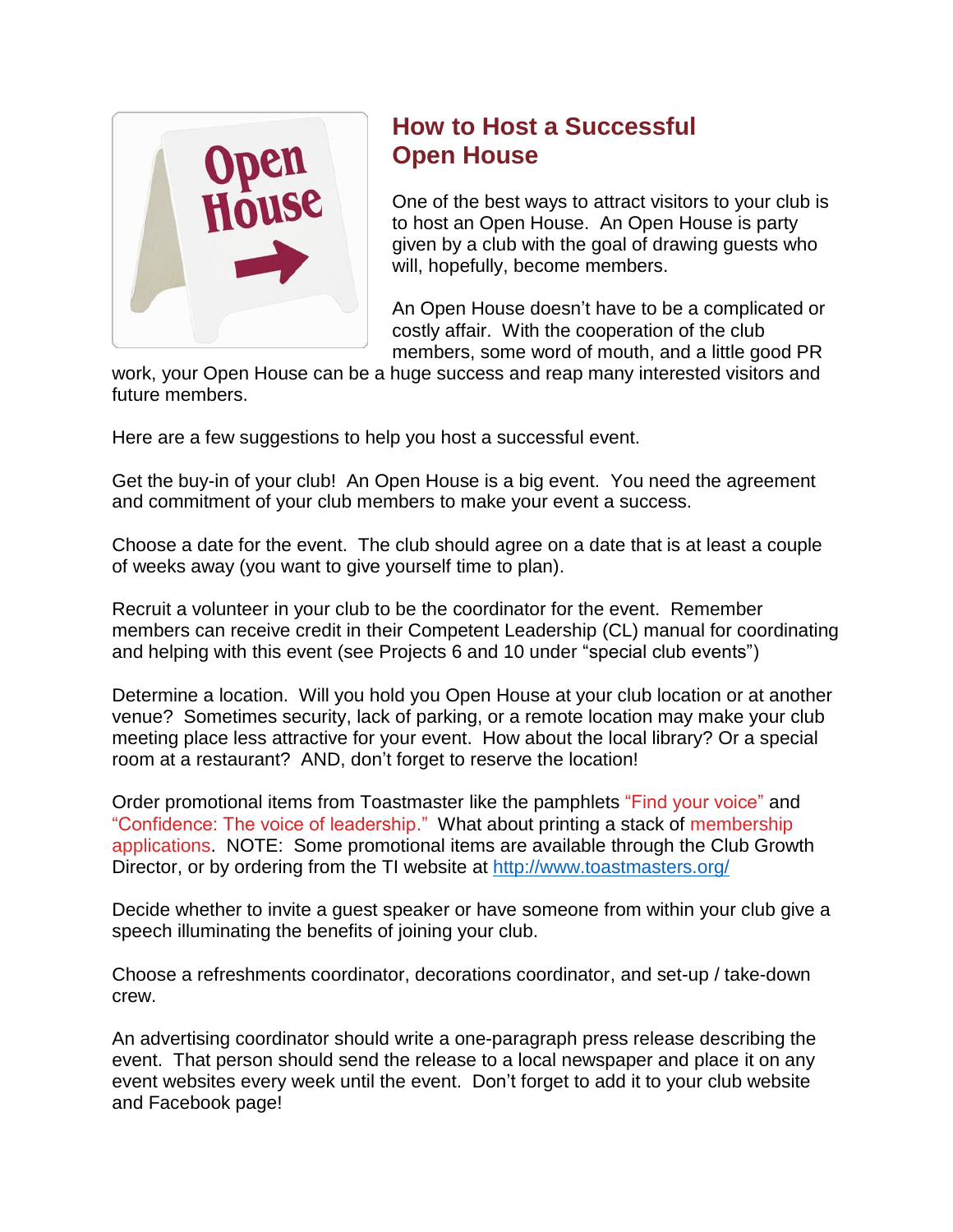Design and print copies of a flier to announcing your event. Then have club members distribute your flyer to local businesses, schools, libraries, anywhere you thing it might attract someone attention.

Ask three or four members of your club to volunteer to give one- to two-minute speeches about what Toastmasters means to them. (You might want to include this in your Table Topics session.)

Develop an agenda for your Open House. In addition to your guest speaker, will you have any other speakers? If so, how many? How about Table Topics? How many minutes will you allow for each section? Will your meeting be an hour? 1.5 hours? Will you allow time for questions from the audience?

Don't forget to print copies of your agenda and have them available at your Open House. Be sure to include your club meeting information and club contact emails and phone numbers.

Refreshments are always popular at Toastmasters meetings. What kind of food you will serve? Will it be catered, purchased, potluck? Will you need plates, flatware, cups, tablecloth, etc.?

What about door prizes to help visitors remember your club? (If you opt for door prizes, don't forget to include them in your budget, or get volunteers to solicit and collect donations from local businesses.

Set a budget and stick to it. Don't forget to include money for materials ordered from TI, food, decorations, any printing needs, door prizes, etc. Anytime you can solicit volunteer services and donations, do so, but sometimes it will be necessary to purchase what you need.

Have a member volunteer to be the official club photographer for the day recording your event for your club website, Facebook page, and follow-up PR activities.

Assign members to act as greeters to make the Open House guests feel welcome.

Solicit a volunteer to bring name tags (if you want them) and to write a name tag for each guest as they arrive.

You may also want to prepare a guest book. Be sure to collect guest names and contact info (email addresses, phone numbers, etc.,)

TALK UP YOUR OPEN HOUSE! Every member should talk up your event, inviting as many guests as possible. Word of mouth is a great recruiting tool.